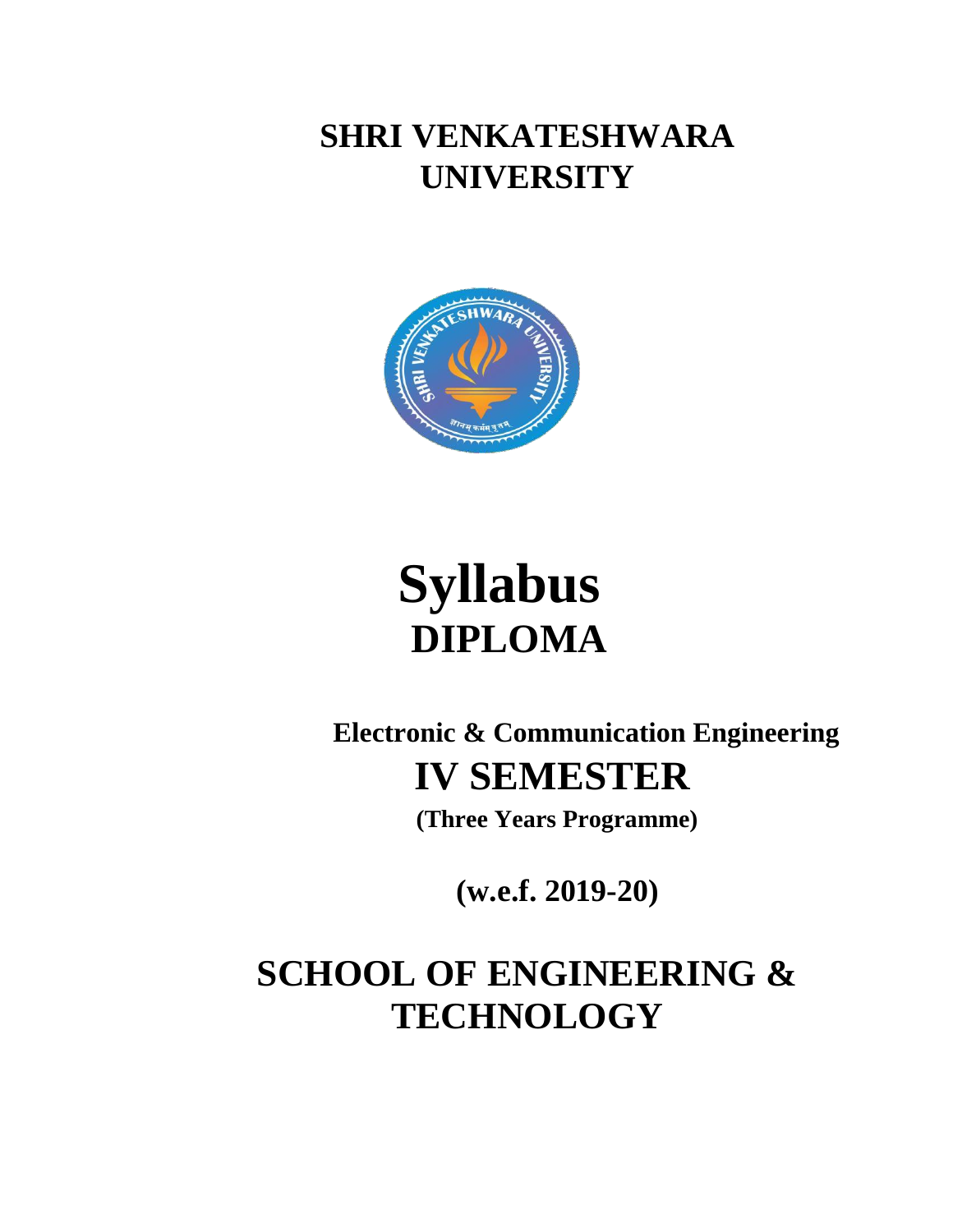# SEMESTER- IV

| <b>Sl</b>      | <b>Subject</b>                                                         | <b>Subject</b>                                         |          | <b>Periods</b> |                |                  |                  |           | <b>Evaluation Scheme</b>    |                 | End             |                 |                 | <b>Credit</b>  |
|----------------|------------------------------------------------------------------------|--------------------------------------------------------|----------|----------------|----------------|------------------|------------------|-----------|-----------------------------|-----------------|-----------------|-----------------|-----------------|----------------|
| $\bullet$      | <b>Codes</b>                                                           |                                                        |          |                |                |                  |                  |           |                             |                 | <b>Semester</b> |                 | <b>Tota</b>     |                |
| $\mathbf N$    |                                                                        |                                                        |          | L              | T              | ${\bf P}$        | <b>CT</b>        | <b>TA</b> | <b>Tota</b><br>$\mathbf{I}$ | P<br>S          | TE              | ${\bf P}$<br>E  | -1              |                |
| 0.             |                                                                        |                                                        |          |                |                |                  |                  |           |                             |                 |                 |                 |                 |                |
| $\mathbf{1}$   | <b>PEC-401</b>                                                         | Microcontroller and<br>Applications                    |          | 3              | $\overline{0}$ | $\overline{0}$   | 20               | 10        | 30                          |                 | 70              |                 | 100             | 3              |
| $\overline{2}$ | <b>PEC-402</b>                                                         | Digital Communication<br><b>Systems</b>                |          | $\overline{3}$ | $\Omega$       | $\Omega$         | 20               | 10        | 30                          |                 | 70              |                 | 100             | 3              |
| $\mathbf{3}$   | <b>PEC-403</b>                                                         | <b>Linear Integrated</b><br>Circuits                   |          | 3              | $\mathbf{1}$   | $\Omega$         | 20               | 10        | 30                          |                 | 70              |                 | 100             | $\overline{4}$ |
| 4              | <b>PEC-404</b>                                                         | Electronic Equipment<br>Maintenance                    |          | $\overline{2}$ | $\overline{0}$ | $\boldsymbol{0}$ | 20               | 10        | $\overline{30}$             |                 | 70              |                 | 10<br>$\Omega$  | $\mathbf{2}$   |
| 5              | <b>PEC-405</b>                                                         | <b>Consumer Electronics</b>                            |          | 3              | $\overline{0}$ | $\overline{0}$   | 20               | 10        | 30                          |                 | 70              |                 | 100             | 3              |
| 7              | <b>PEC-411</b>                                                         | Microcontroller and<br><b>Applications Lab</b>         | 0        |                | O.             | $\overline{2}$   |                  |           |                             | 10              |                 | 15              | $\overline{25}$ | $\mathbf{1}$   |
| 8              | <b>PEC-412</b>                                                         | Digital Communication<br><b>Systems Lab</b>            | $\bf{0}$ |                | 0              | $\overline{c}$   |                  |           |                             | $\overline{10}$ |                 | $\overline{15}$ | 25              | $\mathbf{1}$   |
| 9              | <b>PEC-413</b>                                                         | Linear Integrated<br><b>Circuits Lab</b>               | 0        |                | $\overline{0}$ | $\overline{2}$   |                  |           |                             | $\overline{10}$ |                 | 15              | $\overline{25}$ | $\mathbf{1}$   |
| 11             | <b>PEC-415</b>                                                         | <b>Minor Project</b>                                   | 0        |                | 0              | 4                |                  |           |                             | 50              |                 |                 | 50              | $\overline{2}$ |
| 12             | <b>PMC-418</b>                                                         | <b>Essence of Indian</b><br>Knowledge and<br>Tradition |          | $\overline{2}$ | $\overline{0}$ |                  | $0\overline{20}$ | 10        | $\overline{70}$             |                 |                 |                 |                 | $\overline{0}$ |
|                | Essence of Indian Knowledge and Tradition- Noncredit Mandatory courses |                                                        |          |                |                |                  |                  | 625       | 20                          |                 |                 |                 |                 |                |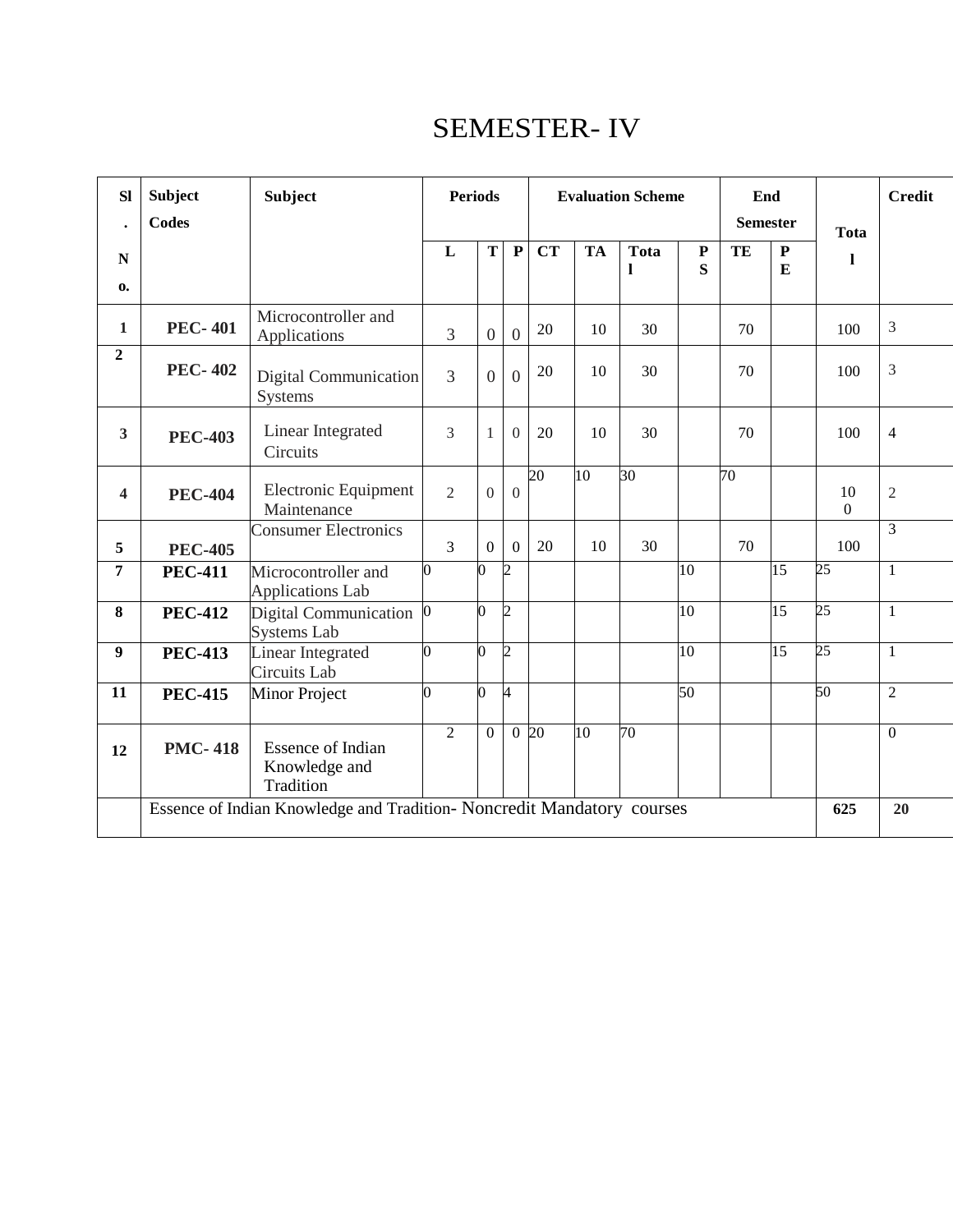| <b>Course Code</b>     | <b>PEC-401</b>                   |
|------------------------|----------------------------------|
|                        |                                  |
| Course Title           | Microcontroller and Applications |
| Number of Credits      | (L: 3, T:0 P: 0)<br>3            |
| Prerequisites          | <b>NIL</b>                       |
| <b>Course Category</b> | PC                               |

**Unit I** Introduction

Introduction to Microprocessors and Microcontrollers, Architectures [8085,8086] Intel MCS- 51 family features – 8051 -organization and architecture

#### **Unit II** Programming with 8051

10 8051 instruction set, addressing modes, conditional instructions, I/O Programming, Arithmetic logic instructions, single bit instructions, interrupt handling, programming count- ers, timers and Stack

#### **Unit III**

-

MCS51 and external Interfaces 8 User interface – keyboard, LCD, LED, Real world interface

ADC, DAC, SENSORS Communication interface.

#### **Unit IV** C programming with 8051

8 I/O Programming, Timers/counters, Serial Communication, Interrupt, User Interfaces- LCD, Keypad, LED and communication interfaces [RS232].

**Unit V** ARM processor core based microcontrollers 14 Need for RISC Processor-ARM processor fun-

damentals, ARM core based controller [LPC214X], IO ports, ADC/DAC, Timers.

| S. No. | Title of Book                                                                                                    | Author                                                                     | Publication                                                     |
|--------|------------------------------------------------------------------------------------------------------------------|----------------------------------------------------------------------------|-----------------------------------------------------------------|
| 1.     | The 8051 Micro Controller and Em-<br>bedded Systems                                                              | Muhammad<br>Ali  <br>Mazidi &<br>Janice<br>Gilli<br>Mazidi,<br>R.D.Ki-nely | PHI Pearson Education, 5th In-<br>dian reprint                  |
| 2.     | Microprocessor and Microcontrol-<br>lers                                                                         | Krishna Kant                                                               | Eastern Company Edition, Pren-<br>tice Hall of India, New Delhi |
| 3.     | Microprocessor & Microcontroller<br>Architecture: Programming & In-   Mandal<br>terfacing using $8085,8086,8051$ | Kumar<br>Soumitra                                                          | McGraw Hill Edu,                                                |
| 4.     | Microcontrollers: Architecture im-<br>plementation and Programming                                               | <b>Tabak Daniel, Hintz</b><br>Kenneth j                                    | Tata McGraw Hill, 2007                                          |
| 5.     | ARM Developer's Guide.UM10139<br>$LPC214X$ User manual – Rev.4                                                   | Andrew<br>N.Sloss.<br>Dominic<br>Symes,<br>Chris Wright                    | User manual $-$ Rev.4                                           |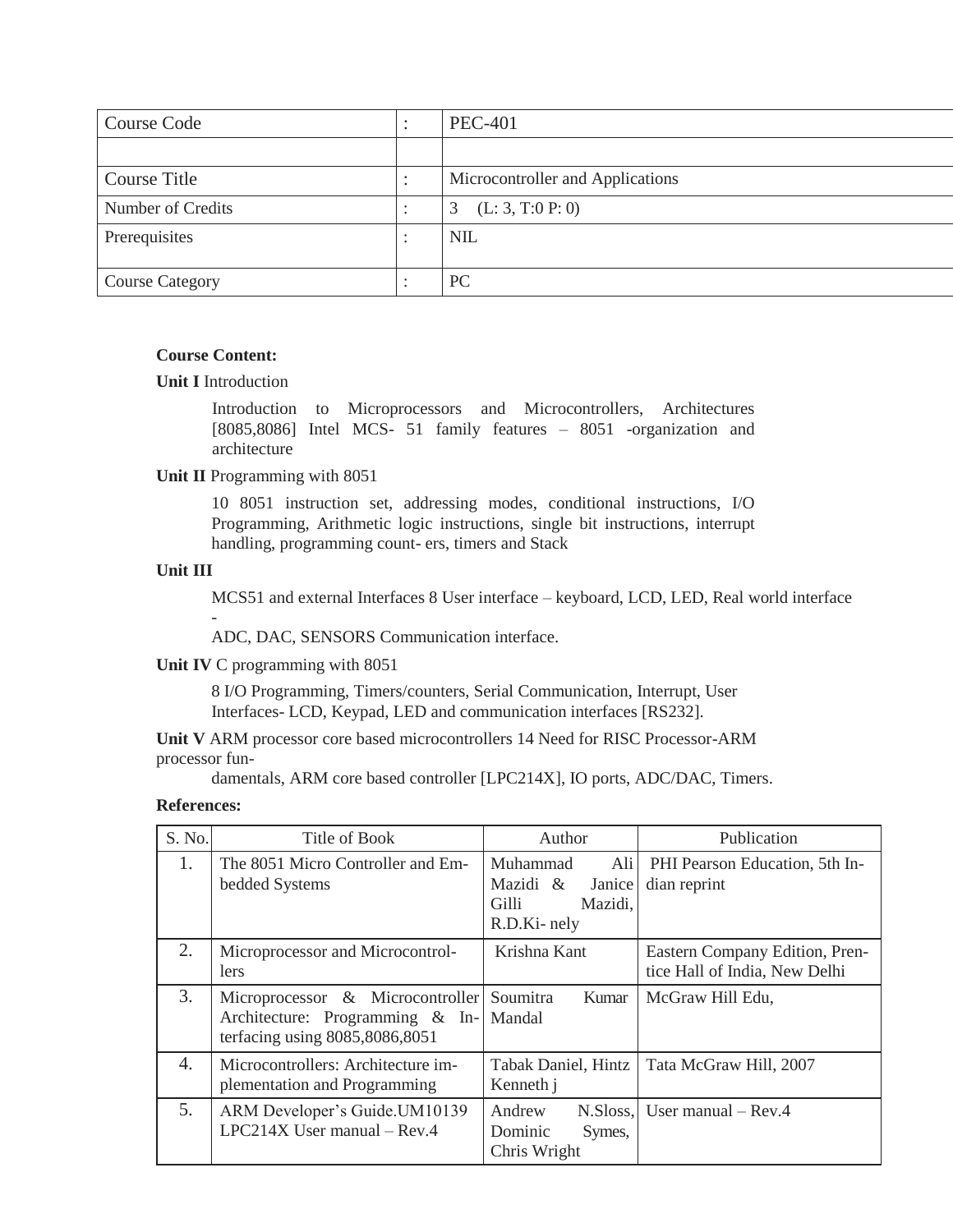| Microprocessors and interfacing:<br>programming and hardware                  | Douglas V. Hall | Tata McGraw Hill, 2editon, 2007         |
|-------------------------------------------------------------------------------|-----------------|-----------------------------------------|
| "Microcontroller – Fundamentals and   Valder – Perez<br>Applications with Pic |                 | Yeesdee Publishers, Tayler &<br>Francis |

| Course Code            | <b>PEC-411</b>                       |
|------------------------|--------------------------------------|
| Course Title           | Microcontroller and Applications Lab |
| Number of Credits      | (L: 0, T:0 P: 2)                     |
| Prerequisites          | <b>NIL</b>                           |
| <b>Course Category</b> | PC                                   |

- 1. Programming 8051 Micro controller using ASM and C, and implementation in flash 8051
	- microcontroller.
- 2. Programming with Arithmetic logic instructions [Assembly]
- 3. Program using constructs (Sorting an array) [Assembly]
- 4. Programming using Ports [Assembly and C]
- 5. Delay generation using Timer [Assembly and C]
- 6. Programming Interrupts [Assembly and C]
- 7. Implementation of standard UART communication (using hyper terminal) [Assembly and C].
- 8. Interfacing LCD Display. [Assembly andC]
- 9. Interfacing with Keypad [Assembly and C]
- 10. Programming ADC/DAC [Assembly and C]
- 11. Interfacing with stepper motor. [Assembly and C]
- 12. Pulse Width Modulation. [Assembly and C] Programming ARM Micro controller using ASM and C using simulator. 11.Programming with Arithmetic logic instructions[Assembly]
- 13. GPIO programming in ARM microcontroller. [ C Programming].
- 14. Timers programing in ARM Microcontroller. [C Programming].

|    | S.No. Title of Book                                                                                                              | <b>Author</b>                                              | <b>Publication</b>                                                  |
|----|----------------------------------------------------------------------------------------------------------------------------------|------------------------------------------------------------|---------------------------------------------------------------------|
| 1. | The 8051 Micro Controller<br>and Embedded Systems                                                                                | Muhammad Ali Mazidi & Jan-<br>ice Gilli Mazidi, R.D.Kinely | PHI Pearson Education, 5th<br>Indian reprint                        |
| 2. | Microprocessor and Micro-<br>controllers                                                                                         | Krishna Kant                                               | Edition,<br>Eastern Company<br>Prentice Hall of India, New<br>Delhi |
| 3. | Microprocessor & Micro- Soumitra Kumar Mandal<br>controller Architecture: Pro-<br>gramming & Interfacing using<br>8085,8086,8051 |                                                            | McGraw Hill Edu,                                                    |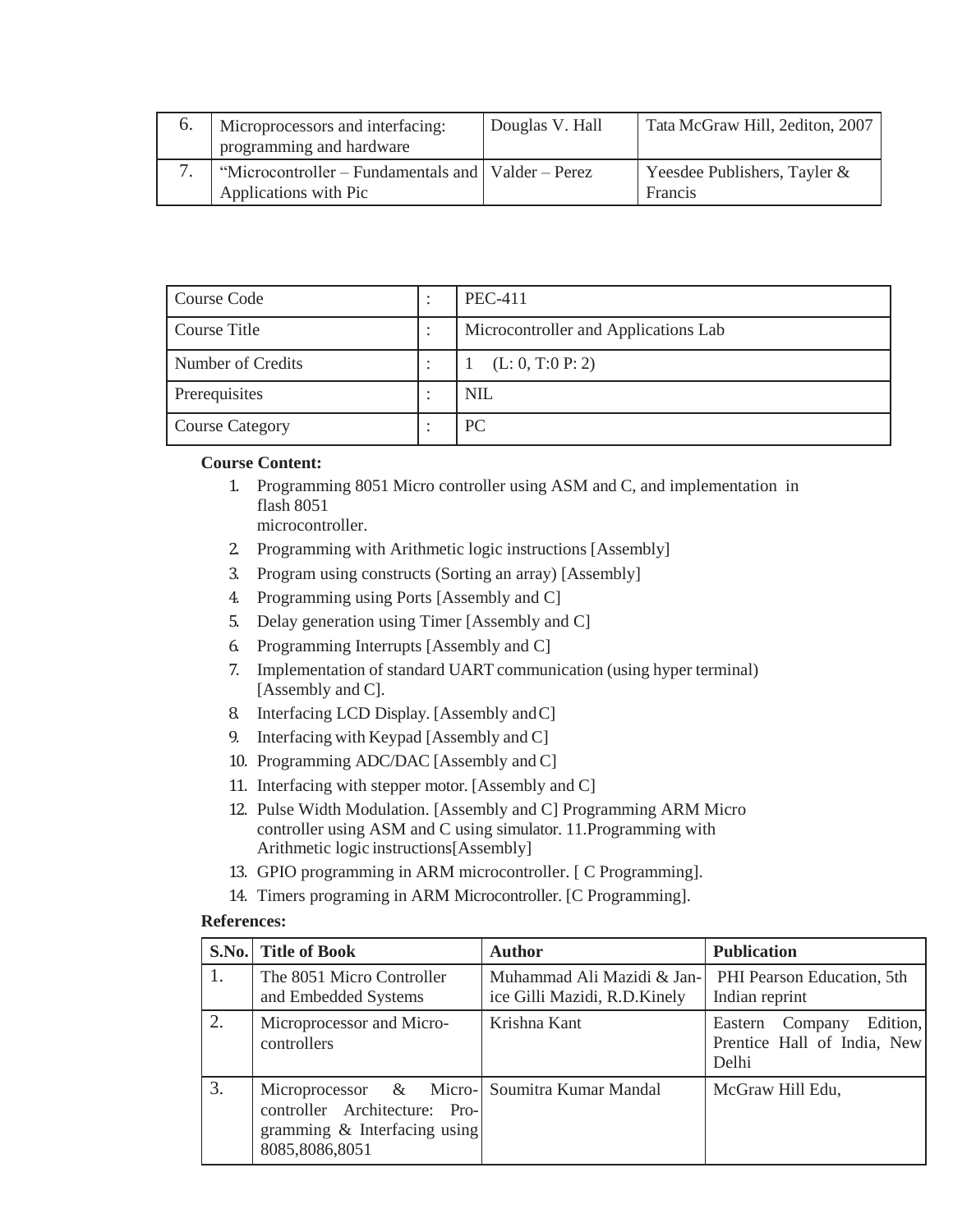| 4. | Architec-<br>Microcontrollers:<br>ture implementation and Pro-<br>gramming            | Tabak Daniel, Hintz Kenneth j                        | Tata McGraw Hill, 2007                  |
|----|---------------------------------------------------------------------------------------|------------------------------------------------------|-----------------------------------------|
| 5. | Guide.<br>ARM Developer's<br>UM10139 LPC214X<br>User<br>$manual - Rev.4$              | Andrew<br>N.Sloss,<br>Dominic Symes, Chris<br>Wright | User manual $-$ Rev. 4                  |
| 6. | Microprocessors and<br>facing: programming<br>and<br>hardware                         | inter- Douglas V. Hall                               | Tata McGraw Hill, 2editon,<br>2007      |
| 7. | "Microcontroller"<br>$\overline{\phantom{a}}$<br>mentals and Applications with<br>Pic | Funda-   Valder – Perez                              | Yeesdee Publishers, Tayler &<br>Francis |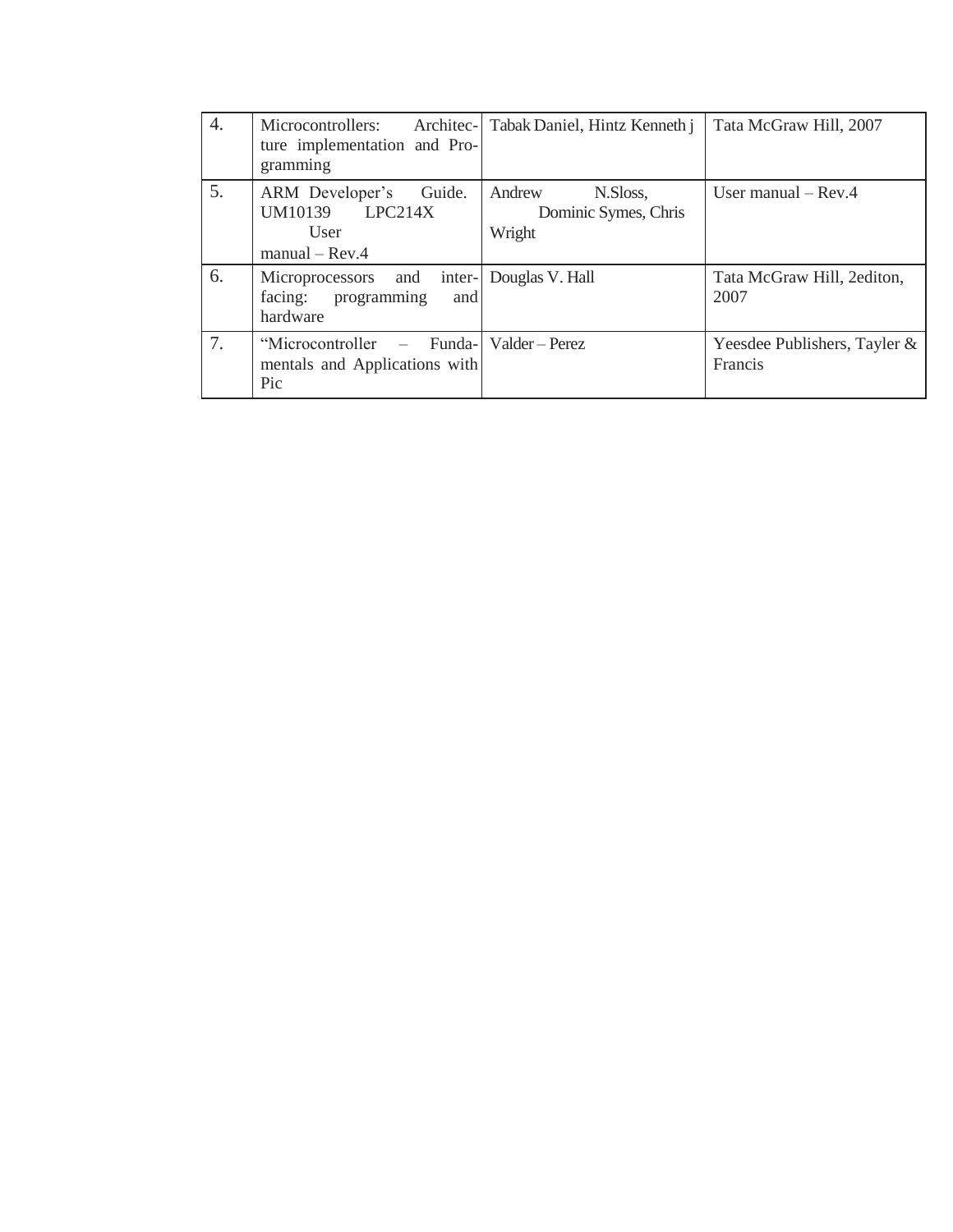| Course Code            | <b>PEC-402</b>                       |
|------------------------|--------------------------------------|
| Course Title           | <b>Digital Communication Systems</b> |
| Number of Credits      | (L: 3, T:0, P: 0)                    |
| Prerequisites          | <b>NIL</b>                           |
| <b>Course Category</b> | PC                                   |

# **UNIT1**

Block diagram and sub-system description of a digital communication system. Sampling of low-pass and band-pass signals, PAM , PCM, signal to quantization noise ratio analysis of linear and nonlin- ear quantizers, Line codes and bandwidth considerations; PCM TDM hierarchies, frame structures, frame synchronization and bit stuffing.

# **UNIT 2**

Quantization noise analysis of DM and ADM; DPCM and ADPCM; Low bit rate coding of speech and video signals. Baseband transmission, matched filter, performance in additive Gaussian noise; In- tersymbol interference (ISI), Nyquist criterion for zero ISI, sinusoidal roll-off filtering, correlative coding, equalizers and adaptive equalizers; Digital subscriber lines.

# **UNIT 3**

Geometric representation of signals, maximum likelihood decoding; Correlation receiver, equiva- lence with matched filter.Generation, detection and probability of error analysis of OOK, BPSK, co- herent and non-coherent FSK, QPSK and DPSK; QAM, MSK and multicarrier modulation; Comparison of bandwidth and bit rate of digital modulation schemes.

# **UNIT 4**

Introduction to Information and Coding Theories: Information Theory: information measures, Shan- non entropy, differential entropy, mutual information, capacity theorem for point-to-point channels with discrete and continuous alphabets. Coding Theory: linear block codes – definitions, properties, bounds on minimum distance (singleton, Hamming, GV, MRRW), soft versus hard decision decoding, some specific codes (Hamming, RS, Concatenated); Convolutional codes – structure, decoding (the Viterbi and BCJR algorithms); Turbo codes, LDPC codes.

| <b>S. No.</b> | <b>Title of Book</b>                                            | <b>Author</b>                | <b>Publication</b>                         |
|---------------|-----------------------------------------------------------------|------------------------------|--------------------------------------------|
| 1.            | <b>Communication Systems</b>                                    | Haykin, S                    | 4th Ed., John Wiley & Sons                 |
| 2.            | Modern Digital and Analog<br><b>Communication Systems</b>       | Lathi, B.P. and Ding, Z.     | Intl. 4th Ed., Oxford University<br>Press. |
| 3.            | Digital Communications                                          | Proakis, J.G. and Saheli, M. | 5th Ed., McGraw-Hill                       |
| 4.            | Communication:<br>Digital<br>Fundamentals and Applica-<br>tions | Sklar, B., and Ray, P.K      | 2nd Ed., Dorling Kindersley                |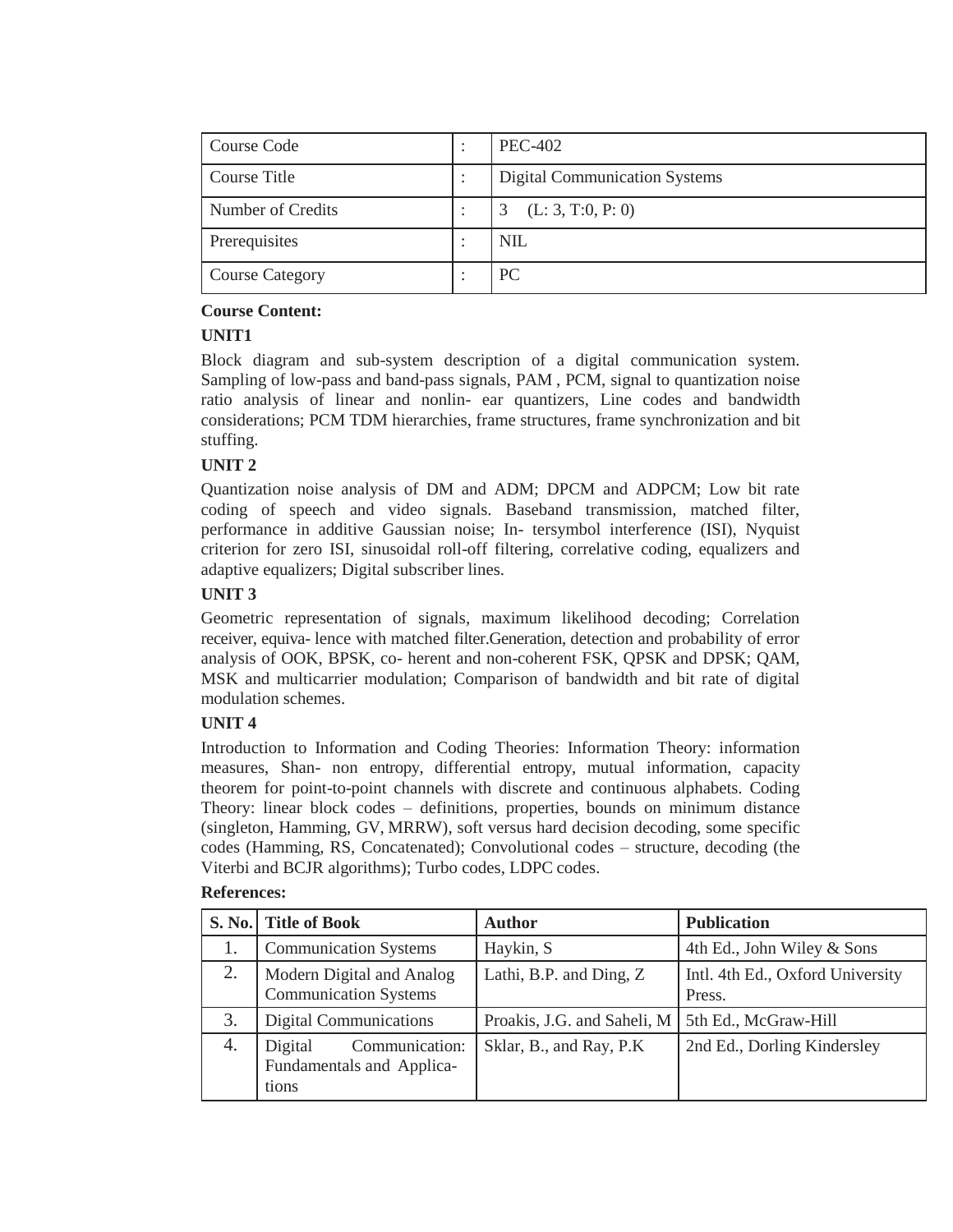|    | of Information<br><b>Elements</b><br>Theory               | T. Cover and J. Thomas | $2/e$ , Wiley.        |
|----|-----------------------------------------------------------|------------------------|-----------------------|
| 6. | Principles of Digital Commu-   R. G. Gallager<br>nication |                        | Cambridge Univ. Press |
|    | A Foundation in Digital Com-   A. Lapidoth<br>munication  |                        | Cambridge Univ. Press |
| 8. | Error Control Coding                                      | S. Lin and D. Costello | 2/e, Prentice Hall.   |

| Course Code            | $\bullet$<br>$\bullet$ | <b>PEC-403</b>                       |
|------------------------|------------------------|--------------------------------------|
| Course Title           | ٠                      | <b>Linear Integrated Circuits</b>    |
| Number of Credits      |                        | (L: 3, T: 1, P: 0)<br>$\overline{4}$ |
| Prerequisites          | $\bullet$              | <b>NIL</b>                           |
| <b>Course Category</b> |                        | <b>PE</b>                            |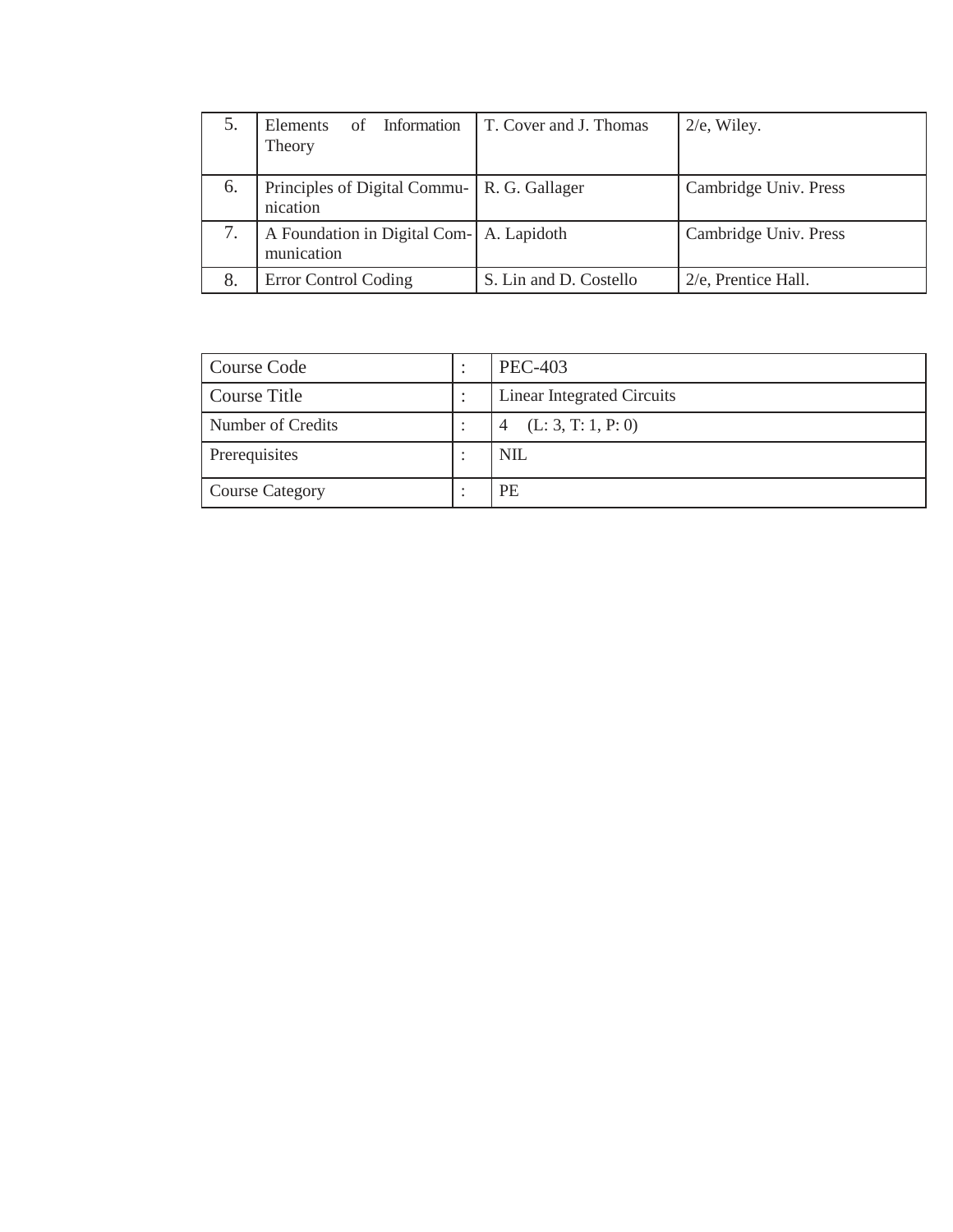**UNIT I -** IC Fabrication and Circuit Configuration for Linear IC

Advantages of ICs over discrete components – Manufacturing process of monolithic Ics Construction of monolithic bipolar transistor – Monolithic diodes – Integrated Resistors Monolithic Capacitors

– Inductors. Current mirror and current sources, Current sources as active loads, Voltage sources,

Voltage References, BJT Differential amplifier with active loads, General operational amplifier stages

-and internal circuit diagrams of IC 741, DC and AC performance characteristics, slew rate, Open and

closed loop configurations.

# **UNIT II** Applications Of Operational Amplifiers

Sign Changer, Scale Changer, Phase Shift Circuits, Voltage Follower, V-to-I and I-to-V converters, adder, subtractor, Instrumentation amplifier, Integrator, Differentiator, Logarithmic amplifier, Antilogarith- mic amplifier, Comparators, Schmitt trigger, Precision rectifier, peak detector, clipper and clamper, Low-pass, high-pass and bandpass Butterworth filters.

**UNIT III** Analog Multiplier and PLL

Analog Multiplier using Emitter Coupled Transistor Pair - Gilbert Multiplier cell – Variable transcon- ductance technique, analog multiplier ICs and their applications, Operation of the basic PLL, Closed loop analysis, Voltage controlled oscillator, Monolithic PLL IC 565, application of PLL for AM detec- tion, FM detection, FSK modulation and demodulation and Frequency synthesizing.

**UNIT IV** Analog to digital and digital to analog converters

Analog and Digital Data Conversions, D/A converter – specifications - weighted resistor type, R-2R Ladder type, Voltage Mode and Current-Mode R2R Ladder types switches for D/A converters, high speed sample-and-hold circuits, A/D Converters specifications - Flash type - Successive Approxima- tion type - Single Slope type – Dual Slope type - A/D Converter using Voltage-to-Time Conversion - Over-sampling A/D Converters.

**UNIT V** Waveform generators and special function ICs

Sine-wave generators, Multivibrators and Triangular wave generator, Saw-tooth wave generator, ICL8038 function generator, Timer IC 555, IC Voltage regulators – Three terminal fixed and adjust- able voltage regulators - IC 723 general purpose regulator Monolithic switching regulator, Switched capacitor filter IC MF10, Frequency to Voltage and Voltage to Frequency converters, Audio Power amplifier, Video Amplifier, Isolation Amplifier, Opto-couplers and fibre optic IC.

**SUGGESTED TEXT/REFERENCE BOOKS:**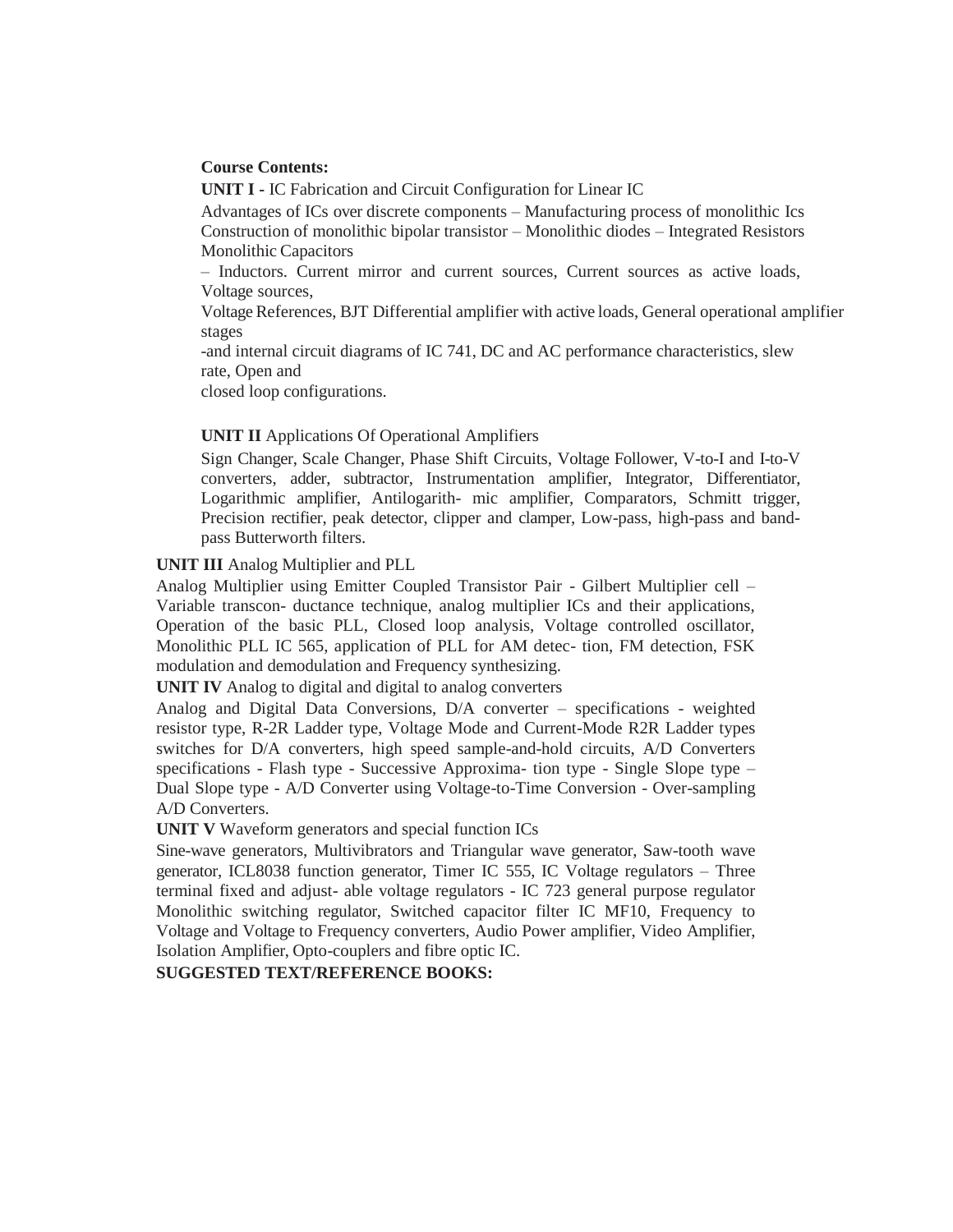| S. No. | Title of Book                                                                                | Author                        | Publication                                               |
|--------|----------------------------------------------------------------------------------------------|-------------------------------|-----------------------------------------------------------|
| 1.     | with<br>operational<br>Design<br>amplifiers and analog inte-<br>grated circuits, 3rd Edition | Sergio Franco                 | Tata McGraw-Hill, 2007                                    |
| 2.     | Linear Integrated Circuits,                                                                  | . D. Roy Choudhry, Shail Jain | New Age International Pvt. Ltd                            |
| 3.     | System design using Inte-<br>grated Circuits                                                 | . B.S.Sonde                   | New Age Pub, 2nd Edition, 2001                            |
| 4.     | Analysis and Design of Ana-<br>log Integrated Circuits                                       | Gray and Meyer                | Wiley International, 2005.                                |
| 5.     | <b>OP-AMP</b> and Linear ICs                                                                 | Ramakant A.Gayakwad           | Prentice Hall / Pearson Educa-<br>tion, 4th Edition, 2001 |
| 6.     | Operational Amplifier and<br><b>Linear Integrated Circuits</b>                               | K Lal Kishore                 | , Pearson Education, 2006                                 |

| Course Code            | $\bullet$ | <b>PEC-413</b>                                   |  |
|------------------------|-----------|--------------------------------------------------|--|
| Course Title           |           | <b>Electronic Devices and Circuits Practical</b> |  |
| Number of Credits      |           | (L: 0, T: 0, P: 2)                               |  |
| Prerequisites          | $\bullet$ | <b>NIL</b>                                       |  |
| <b>Course Category</b> |           | <b>PE</b>                                        |  |

- 1. Operational Amplifiers (IC741)-Characteristics and Application.
- 2. Waveform Generation using Op-Amp (IC741).
- 3. Applications of Timer IC555.
- 4. Design of Active filters.
- 5. Study and application of PLL IC's
- 6. Design of binary adder and subtractor.
- 7. Design of counters.
- 8. Study of multiplexer and demultiplexer /decoders.
- 9. Implementation of combinational logic circuits.
- 10. Study of DAC and ADC 11. Op-Amp voltage Regulator- IC 723

| Course Code            | <b>PEC-412</b>                    |  |
|------------------------|-----------------------------------|--|
| Course Title           | Digital Communication Systems Lab |  |
| Number of Credits      | (L: 0, T:0, P: 2)                 |  |
| Prerequisites          | <b>NIL</b>                        |  |
| <b>Course Category</b> | PC                                |  |

- 1. Pulse Code Modulation and Differential Pulse Code Modulation.
- 2. Delta Modulation and Adaptive Delta modulation.
- 3. Simulation of Band Pass Signal Transmission and Reception Amplitude Shift Keying • Fre- quency Shift Keying • Phase Shift Keying.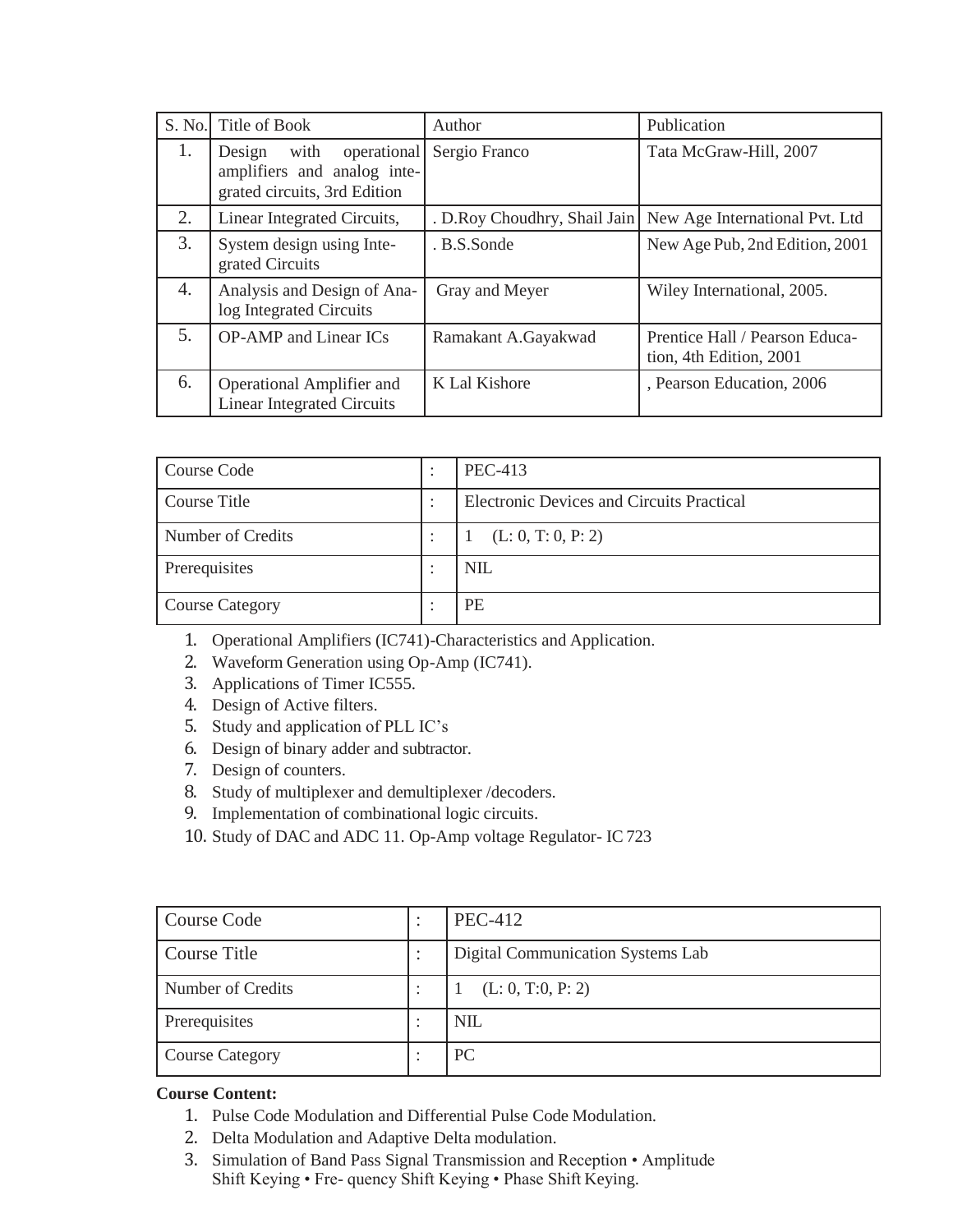- 4. Performance Analysis of Band Pass Signal Transmission and Reception• Amplitude Shift Keying • Frequency Shift Keying • Phase Shift Keying.
- 5. Implementation of Amplitude ShiftKeying
- 6. Implementation of Frequency Shift Keying
- 7. Implementation of Phase Shift Keying.
- 8. Time Division Multiplexing: PLL (CD 4046) based synch, clock and data extraction

#### **References:**

| S. No. | <b>Title of Book</b>                                            | <b>Author</b>                           | <b>Publication</b>                           |  |
|--------|-----------------------------------------------------------------|-----------------------------------------|----------------------------------------------|--|
| 1.     | <b>Communication Systems</b>                                    | Haykin, S                               | 4th Ed., John Wiley & Sons                   |  |
| 2.     | Modern Digital and Analog Com-<br>munication Systems            | Lathi, B.P. and Ding, Z.                | Intl. 4th Ed., Oxford Univer-<br>sity Press. |  |
| 3.     | <b>Digital Communications</b>                                   | Proakis, J.G. and Saheli,<br>M          | 5th Ed., McGraw-Hill                         |  |
| 4.     | Communication:<br>Funda-<br>Digital<br>mentals and Applications | Sklar, B., and Ray, P.K.                | 2nd Ed., Dorling Kinders-<br>ley             |  |
| 5.     | Elements of Information Theory                                  | T. Cover and J. Thomas                  | $2/e$ , Wiley.                               |  |
| 6.     | Principles of Digital Communica-<br>tion                        | Cambridge Univ. Press<br>R. G. Gallager |                                              |  |
| 7.     | A Foundation in Digital Communi-<br>cation                      | A. Lapidoth                             | Cambridge Univ. Press                        |  |
| 8.     | Error Control Coding                                            | S. Lin and D. Costello                  | 2/e, Prentice Hall.                          |  |

| Course Code            | <b>PEC-404</b>                          |  |
|------------------------|-----------------------------------------|--|
| Course Title           | <b>Electronic Equipment Maintenance</b> |  |
| Number of Credits      | (L: 2, T: 0, P: 0)                      |  |
| Prerequisites          | <b>NIL</b>                              |  |
| <b>Course Category</b> | <b>PE</b>                               |  |

## **Course Content:**

**Unit 1 :** Fundamental Troubleshooting Procedures Inside An Electronic Equipment: Reading Draw- ings And Diagrams – Block Diagram, Circuit Diagram, Wiring Diagram; Disassembly and re-assembly of equipment, Equipment Failures and causes such as poor design, production deficiencies, careless storage and transport, inappropriate operating conditions, Nature of faults, Fault location procedure, Fault finding aids – Service and maintenance manuals and instruction manuals, Test and Measuring instruments, special tools Troubleshooting techniques, Approaching components for tests, Ground-ing systems in Electronic Equipment, Temperature sensitive Intermittent problems Corrective ac- tions, Situations where repairs should not be attempted.

Unit 2 : Passive Components and Their Testing Passive Components- Resistors, Capacitors, Induc- tors Failures in fixed resistors, testing of resistors, variable resistors, variable resistors as potenti- ometers, failures in potentiometers, testing of potentiometers, servicing potentiometers, LDRs and Thermistors Types of capacitors and their performance, Failures in capacitors, testing of capacitors and precautions therein, variable capacitor types, Testing of inductors and inductance measurement

**Unit 3 :** Testing of Semiconductor Devices Types of semiconductor devices, Causes of failure in Semiconductor Devices, Types of failure Test procedures for Diodes, special types of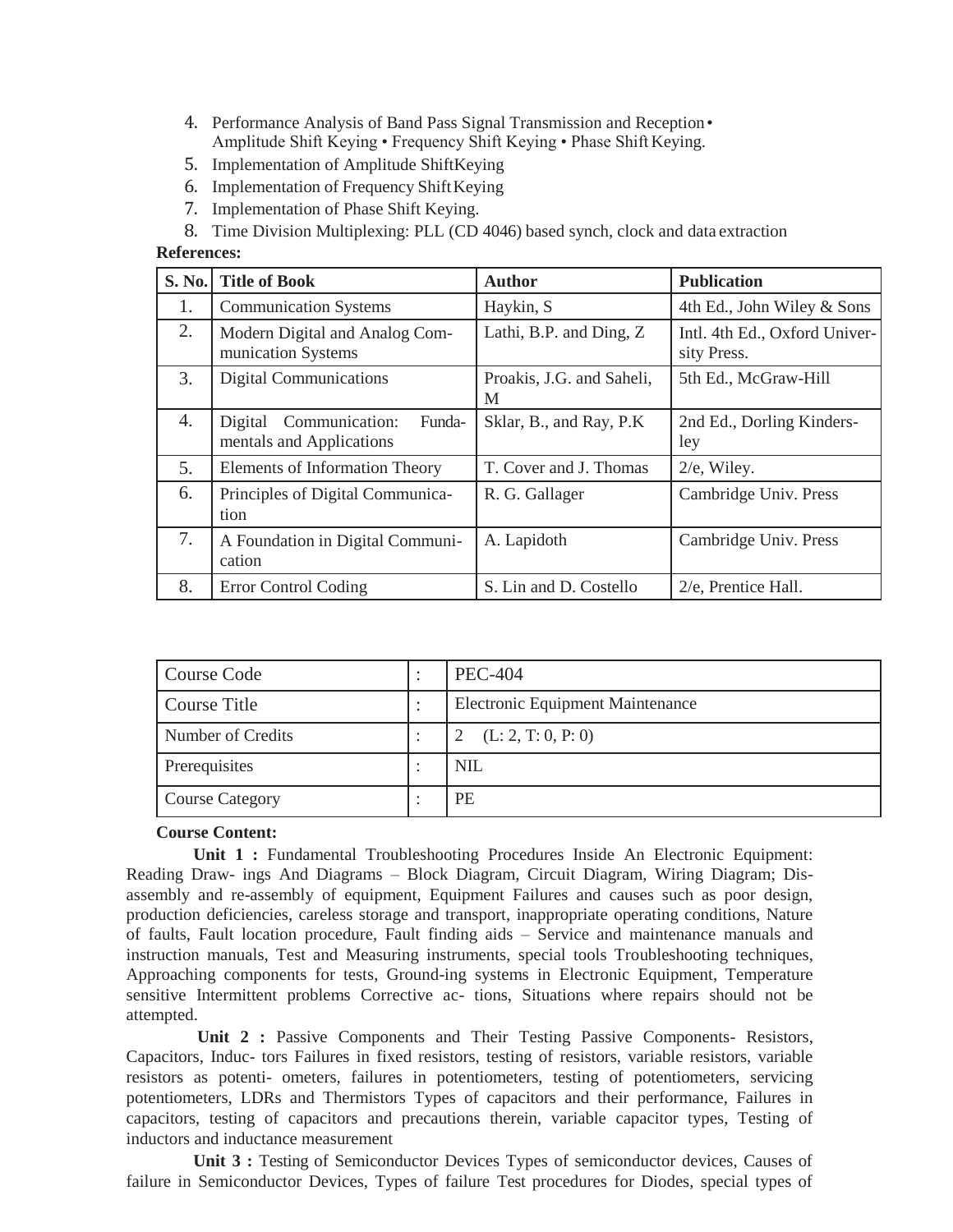Diodes, Bipolar Junction Transistors, Field Effect Transistors, Thyristors Operational Amplifiers, Fault diagnosis in op-amp circuits

**Unit 4**: Logic IC families, Packages in Digital ICs, IC identification, IC pin-outs, Handling ICs, Digital troubleshooting methods – typical faults, testing digital ICs with pulse generators Logic clip, Logic Probe, Logic Pulser, Logic Current Tracer, Logic Comparator Special consideration for fault diagnosis in digital circuits Handling precautions for ICs sensitive to static electricity Testing flip-flops, count- ers, registers, multiplexers and de- multiplexers, encoders and decoders; Tri-state logic.

**Unit 5:** Rework and Repair of Surface Mount Assemblies Surface Mount Technology and surface mount devices Surface Mount Semiconductor packages – SOIC, SOT, LCCC, LGA, BGA, COB, Flatpacks and Quad Packs, Cylindrical Diode Packages, Packaging of Passive Components as SMDs Repairing Surface Mount PCBs, Rework Stations.

| S. No.           | <b>Title of Book</b>                                                                 |                                                |                       | <b>Author</b>                    | <b>Publication</b>    |
|------------------|--------------------------------------------------------------------------------------|------------------------------------------------|-----------------------|----------------------------------|-----------------------|
| 1.               | Modern Electronic Equipment: Trouble-<br>shooting, Repair and Maintenance            |                                                |                       | Khandpur                         | <b>TMH 2006</b>       |
| 2.               | Electronic Instruments and Systems: Prin-<br>ciples, Maintenance and Troubleshooting |                                                | R. G. Gupta           | Tata McGraw Hill Edition<br>2001 |                       |
| 3.               | <b>Instrumentation Laboratories</b>                                                  | <b>Student Reference Manual for Electronic</b> |                       | David L Terrell                  | Butterworth-Heinemann |
| $\overline{4}$ . |                                                                                      | Electronic Testing and Fault Diagnosis         |                       | G. C. Loveday, A.<br>H           | Wheeler Publishing    |
|                  | <b>PEC-405</b><br>Course Code<br>$\ddot{\cdot}$                                      |                                                |                       |                                  |                       |
|                  | Course Title                                                                         | ٠                                              |                       | <b>Consumer Electronics</b>      |                       |
|                  | Number of Credits                                                                    |                                                | (L: 3, T:0 P: 0)<br>3 |                                  |                       |
|                  | Prerequisites                                                                        |                                                | <b>NIL</b>            |                                  |                       |
|                  | <b>Course Category</b>                                                               |                                                | PC                    |                                  |                       |

#### **Course Content:**

**UNIT-I** Audio Fundamentals and Devices

Basic characteristics of sound signal, Audio level metering, decibel level in acoustic measurement, Microphone & Types, speaker types & working principle, Sound recording principle & types

**UNIT-II** Audio Systems

CD player, home theatre sound system, surround sound, Digital console block diagram, working prin- ciple, applications, FM tuner , ICs used in FM tuner TDA 7021T , PA address system.

**UNIT-III** Television Systems-

Monochrome TV standards, scanning process, aspect ratio, persistence of vision and flicker, interlace scanning, picture resolution, Composite video signal, Colour TV standards, colour theory, hue, bright- ness, saturation, luminance and chrominance, Different types of TV camera, Transmission standards

**UNIT-IV** Television Receivers and Video Systems-

PAL-D colour TV receiver, Digital TVs:- LCD, LED , PLASMA, HDTV, 3-D TV, projection TV, DTH receiv- er, Video interface, Digital Video, SDI, HDMI Multimedia